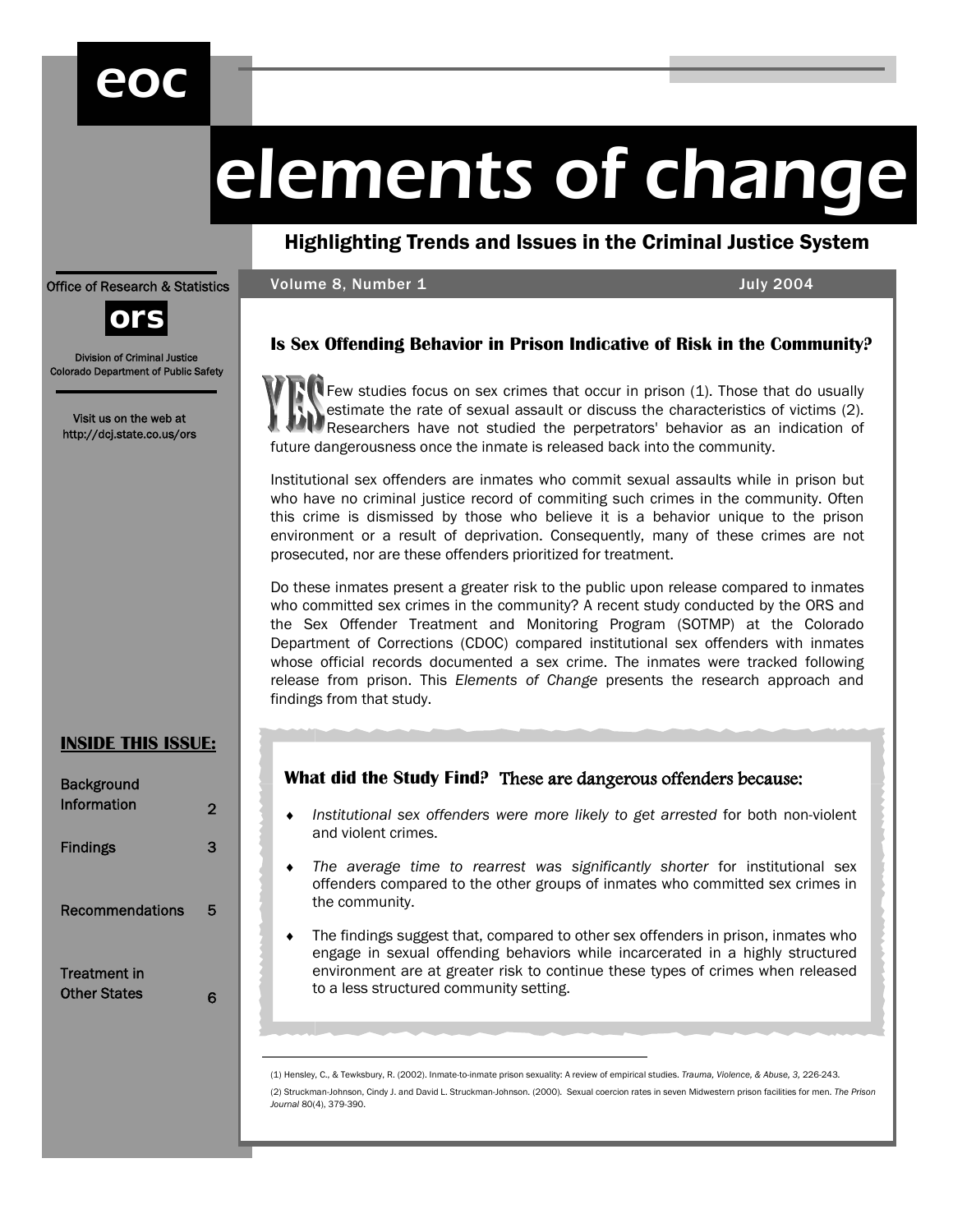#### Page 2 eoc

#### **Background Information**

The study sample included 2,029 sex offenders released from prison in Colorado between January 1, 1990 and July 30, 2002. Table one defines the three groups of sex offenders compared in the study. The second table describes the type of sex offenses the institutional sex offenders committed in prison.

Over 50,000 arrest records from the Colorado Crime Information Center (CCIC) were matched to CDOC records. The arrests (misdemeanor and felony) were organized into the following categories:

- 8 *Sexual*—Any sexual offense including rape, child sexual assault, and indecent exposure.
- 8 *Violent*—Murder, kidnapping, robbery using a weapon, aggravated assault, threats, arson, extortion, forced entry burglary, vehicular assault.
- 8 *Other*—Fraud, DUI, trespassing, and similar offenses.
- 8 *Any*—An arrest for any of the above three categories (sexual, violent or other).
- 8 *Minor traffic violations were excluded.*



Table 1

| <b>THE THREE COMPARISON GROUPS</b><br>OF SEX OFFENDERS |                                                                                                                                      |        |  |
|--------------------------------------------------------|--------------------------------------------------------------------------------------------------------------------------------------|--------|--|
| S5                                                     | Present or past adult conviction for a<br>felony sex offense                                                                         | n=1598 |  |
| S4                                                     | Present or past felony conviction whose<br>factual basis involved a sexual offense<br>and/or a juvenile or misdemeanor<br>conviction | n=367  |  |
| S3                                                     | Only known sexual offense committed<br>in prison against staff or inmates                                                            | n=64   |  |

#### Table 2

### TYPES OF SEXUAL OFFENSES S3 (INSTITUTIONAL SEX OFFENDERS) HAVE COMMITTED IN PRISON

| <b>Indecent Exposure</b>              | 45% |
|---------------------------------------|-----|
| Inmate Sexual Assault                 | 28% |
| Sexual Harassment                     | 10% |
| <b>Attempted Staff Sexual Assault</b> | 9%  |
| <b>Stalking</b>                       | 7%  |

Note: Does not add up to 100% due to rounding.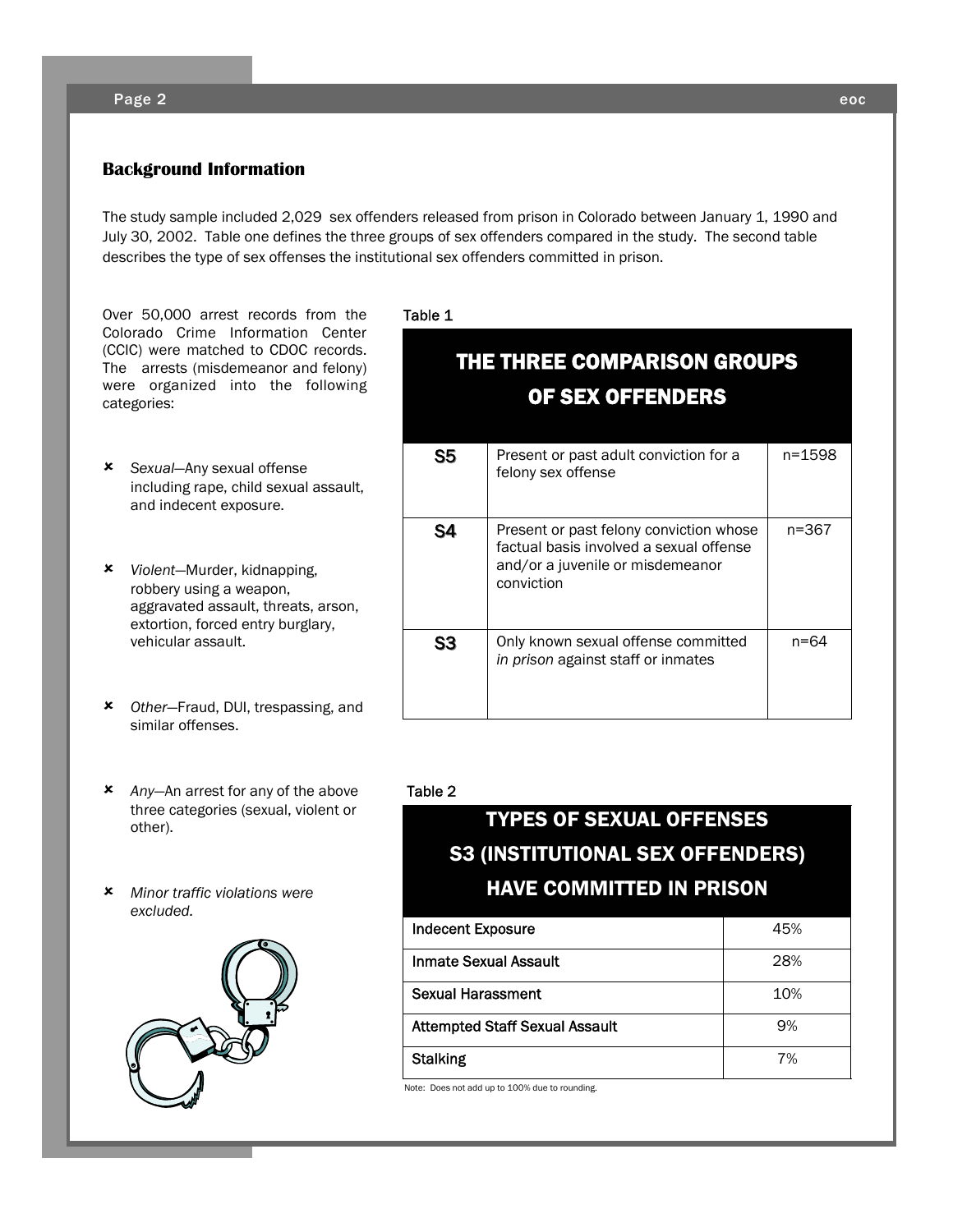#### **Findings**

#### **A larger proportion of institutiona A larger proportion institutionalarger proportion of institutional sex offender l sex offenders were rearrested for l rearrested for violent crimes. See tables below… violent crimes. See tables below… crimes. See tables**

|                       |          | S <sub>3</sub> |           | <b>S4</b> | <b>S5</b>   |         |
|-----------------------|----------|----------------|-----------|-----------|-------------|---------|
|                       | $(n=64)$ |                | $(n=365)$ |           | $(n=1,598)$ |         |
|                       | 1 Year   | 5 Years        | 1 Year    | 5 Years   | 1 Year      | 5 Years |
| <b>Sex Arrest</b>     | 2%       | 6%             | 2%        | 9%        | 1%          | 10%     |
| <b>Violent Arrest</b> | 14%      | 52%            | 7%        | 38%       | 2%          | 19%     |
| <b>Other Arrest</b>   | 22%      | 72%            | 17%       | 60%       | 6%          | 37%     |
| <b>Any Arrest</b>     | 28%      | 75%            | 19%       | 65%       | 7%          | 43%     |

#### Table 3: Percentage of Offenders Arrested within 1 Year and 5 Years after Release

Note: Offenders can be in multiple crime type categories. Time at risk was not controlled after two years.

At one year from release, as shown in Table 3, the differences are minimal across the groups in terms of the proportion arrested for a new sex crime. However, a much larger proportion of the S3s (institutional sex offenders) were rearrested for a violent crime, compared to the S4s and S5s. Differences become more apparant during the five year period following release. By that time, over half (52%) of the institutional sex offenders had been arrested for a violent crime--the most likely crime to be reported to law enforcement (3)--compared to 38% and 19% for S4s and S5s, respectively.

#### Table 4: Median Time (Days) to New Arrest

|                      | <b>S3</b> | <b>S4</b> | <b>S5</b>   |  |
|----------------------|-----------|-----------|-------------|--|
|                      | $(n=64)$  | $(n=365)$ | $(n=1,598)$ |  |
| <b>Sex Crime</b>     | 270       | 645       | 851         |  |
| <b>Violent Crime</b> | 390       | 442       | 663         |  |
| <b>Other Crime</b>   | 198       | 296       | 478         |  |
| Any Crime            | 180       | 281       | 456         |  |

The median reflects the midpoint of a series of numbers and is the best measure of the average when the events (in this case, number of days) are widely scattered. It is the only measure that can be used when some of the cases remain arrest-free. Using the median, Table 4 presents the average time to new arrest for each of the three groups of offenders. On average, the institutional sex offenders were rearrested with a new sex crime in 270 days (approximately nine months) and a new violent crime in 390 days (about 13 months). The median number of days until new crimes logged by the S3s is remarkably shorter compared to the other groups.

The information from Tables 3 and 4 suggest that institutional sex offenders have a greater likelihood of getting rearrested, and will likely get rearrested sooner, compared to other sex offenders released from prison. These findings suggest that institutional sex offenders may indeed be more dangerous than other types of sex offenders.

 <sup>(3)</sup> Bureau of Justice Statistics, *Criminal Victimization in the United States,* Table 91 (2002). U.S. Department of Justice, Office of Justice Programs, Washington, D.C.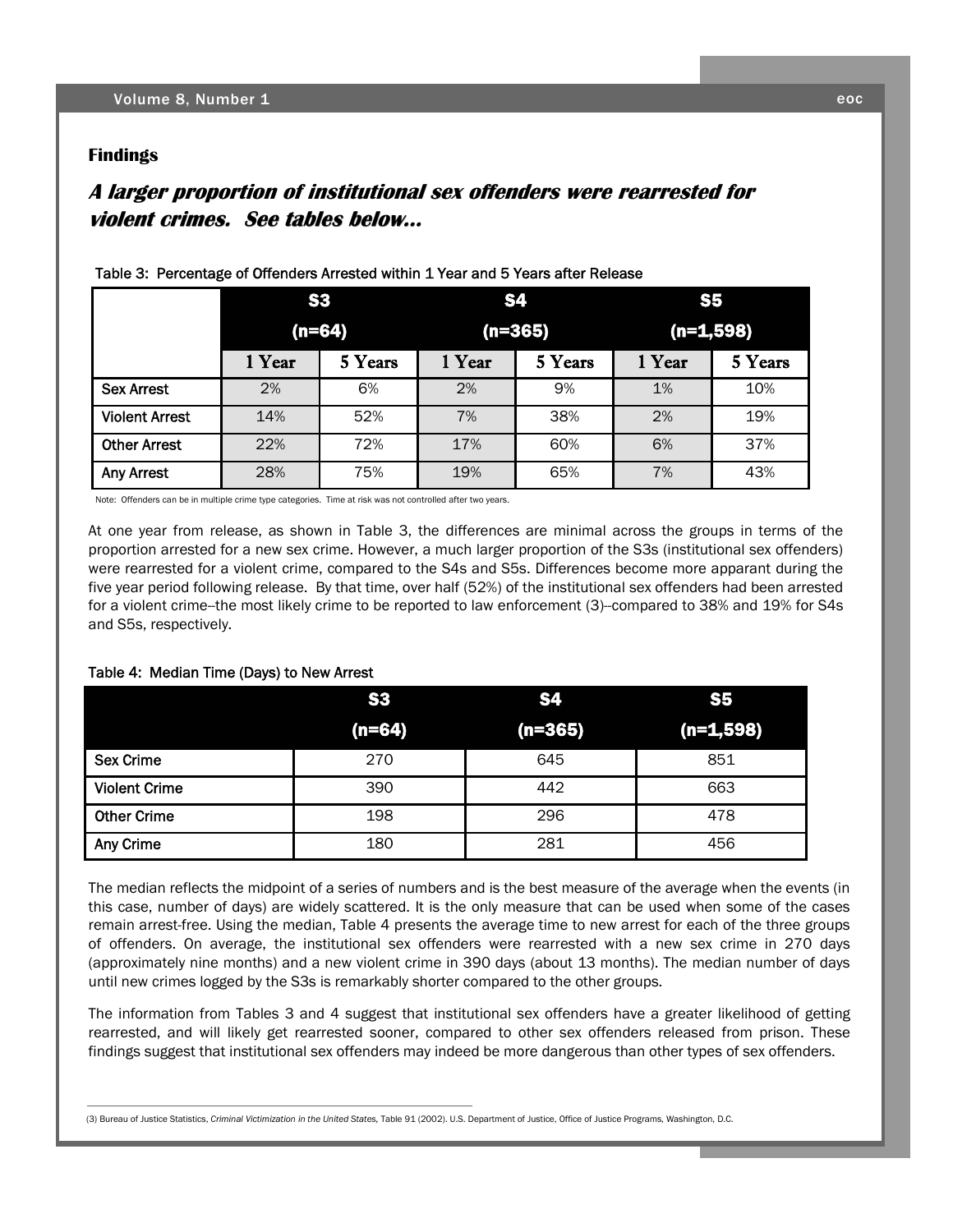Table 5 shows examples of the history of criminal and institutional sex offending for those offenders coded S3 who were rearrested for a sexual crime.

#### Table 5: Example of Crimes of S3s

| <b>Original</b>                | <b>Institutional</b>                                                                  | <b>New</b>                                                            |
|--------------------------------|---------------------------------------------------------------------------------------|-----------------------------------------------------------------------|
| Conviction                     | <b>Sex Offense</b>                                                                    | <b>Sex Arrest</b>                                                     |
| Drug abuse, theft, and assault | File documentation not available                                                      | Sexual assault and pandering<br>of a child                            |
| Burglary and vandalism         | Multiple indecent exposures to<br>female staff                                        | Indecent exposure                                                     |
| Murder                         | Coerced sexual behavior with<br>inmates                                               | Sexual assault                                                        |
| Theft and assault              | Sexual abuse of female staff<br>(includes stalking and<br>aggressive sexual gestures) | Sexual assault and indecent<br>exposure                               |
| Vandalism and escape           | Sexual harassment of a female<br>nurse                                                | Public indecency, sexual<br>assault, and sexual assault on<br>a child |

The table above presents a few examples that illustrate the wide range of criminal behavior engaged in by institutional sex offenders. This information contradicts many assumptions about institutional sex offenders, especially the assumption that these offenders do not pose an escalated risk to the public. From this study, we conclude that this group is exceptionally dangerous, and prison resources should be prioritized to systematically address the problem of sexual assault in prison, including cases of hands-off sexual assaults.

#### **Caution: "Arrest" versus "Recidivisim"**

Recidivism implies the commission of a crime following release from prison. To measure recidivism, however, we must rely on information that documents new criminal behavior committed by the individuals in a study. This means that the new criminal episode must come to the attention of state authorities who then record the crime.

Surveys of crime victims show that approximately half of violent crimes are *not* reported to law enforcement (4). Studies of rape victims have found that 16% or fewer (5,6,7) of sex crimes were reported to law enforcement.

Arrest records from law enforcement, conviction information from the court system and prison commitment data are important sources of information. Each is commonly used to measure recidivism. It is important to remember that each source of information significantly under-represents the actual number of new crimes committed. True recidivism rates remain unknown.

(5) Kilpatrick, D.G., Edmunds, C.N. and Seymore, A. K. (1992). *Rape in America: A Report to the Nation.* National Victim Center and the Crime Victims Research and Treatment Center, Medical University of South Carolina, Charleston, SC.

(6) Colorado Sexual Assault Prevention Program in the Colorado Department of Public Health and Environment and the Colorado Coalition Against Sexual Assault (1999). *Sexual Assault in Colorado: Results of a 1998 Statewide Survey.* Colorado Department of Public Health and Envronment, Injury Epidemiology Program, Denver, Colorado.

(7) Russell, D., (1983). Incidence and prevalence of intrafamial and extrafamial sexual abuse of female children. *Child Abuse and Neglect*, 7, (pp. 133-146).

<sup>(4)</sup> Bureau of Justice Statistics, *Criminal Victimization in the United States,* Table 91 (2002). U.S. Department of Justice, Office of Justice Programs, Washington, D.C.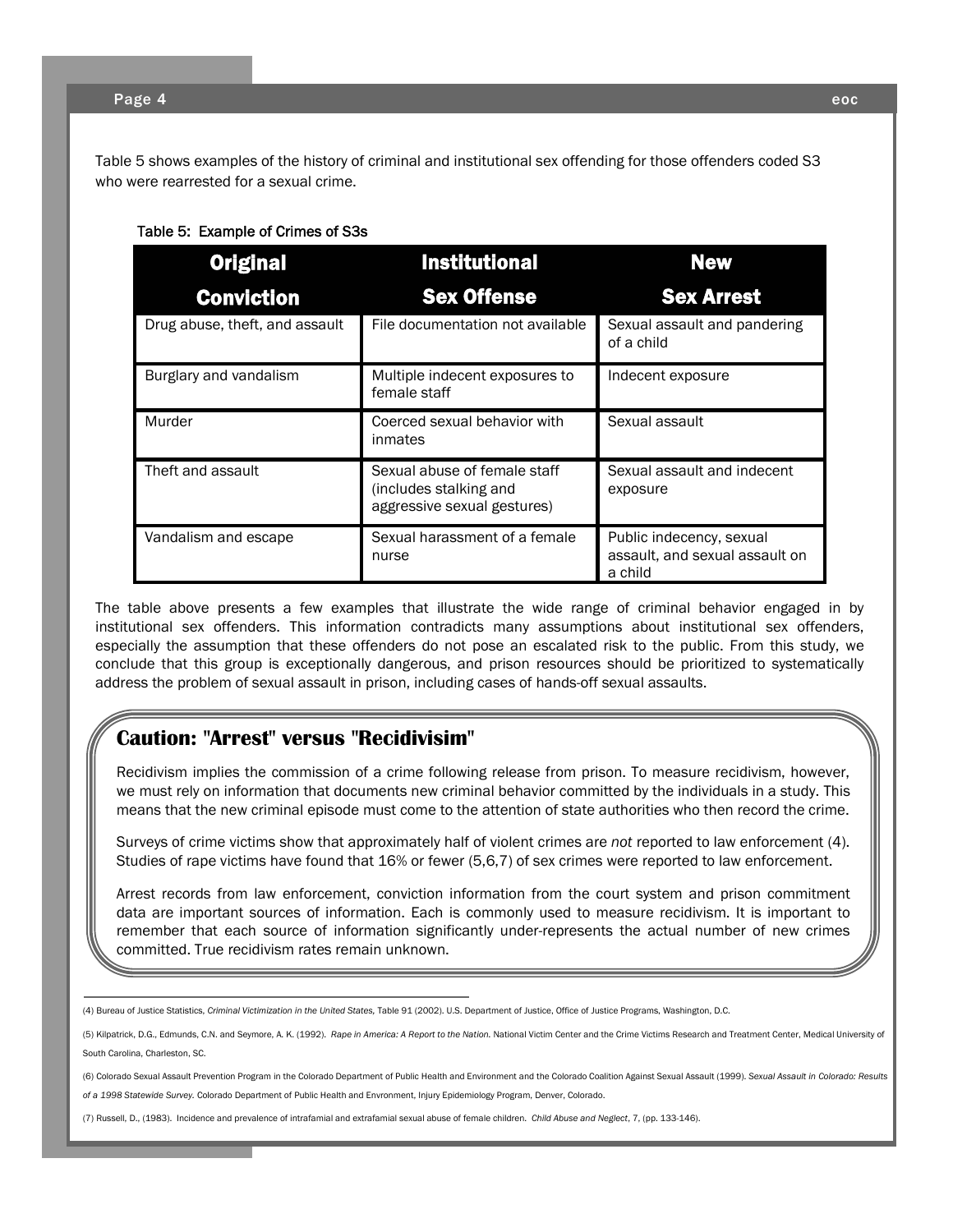#### **Recommendations for the Prison Management of this Population**

This study highlights the importance of the Prison Rape Elimination Act, unanimously passed by both the House and the Senate and signed by the president in September 2003. In light of our research findings and the federal 2003 Prison Rape Elimination Act, we propose the following fundamental approach to the management of the problem of institutional sexual assault:

Develop and implement policies and practices that respond to inmate sexual misconduct.

- Require the initiation of a crime scene investigation in response to allegations of a sex crime.
- Secure the crime scene.
- Collect physical evidence, including specimens for DNA analysis, and maintain a secure chain of custody.
- Separate and interview witnesses and the accused.
- Ensure protection and safety of the alleged victim and, when necessary, witnesses.

Respond to sexual offending behavior with institutional disciplinary procedures and, when possible, criminal charges.

- Formal consequences provide documentation of the offender's risk and send a clear message that the behavior is unacceptable and will not be tolerated by the administration.
- In some states, criminal convictions contain requirements to comply with DNA testing and register with law enforcement.
- Explore the use of community Sexual Assault Nurse Examiners (SANE) when an offender is a suspected victim of sexual assault. The nurses are trained to collect evidence and respond to the needs of the victim. This spares the cost of transporting the offender to an emergency room and decreases the conflict of interest correctional medical staff may have with evidence collection. Inmates may feel more secure talking to an outside service provider.
- Provide annual training for correctional staff and investigative staff on how to recognize this type of assault and respond to allegations or suspected sexual abuse.
- 3 Conduct emergency drills that simulate sexual assault scenarios so staff can practice the implementation of procedures. This allows staff and administrators to test and, where necessary, improve the existing protocol.
- Develop inmate training and procedures at intake orientation that inform inmates of the zero tolerance policy, tactics inmates might use to set up victimization, how to report threats of victimization and policies on how reports are handled and consequences for perpetrators.
- Remove the perpetrators from the general population.
- 3 Provide programming, higher inmate pay, and cultures that create safety and are respectful of inmates (fair, firm, and consistent) to decrease the need of inmates to demonstrate power and extort money.
- Provide treatment during the offender's incarceration (sex offender and/or violence treatment to address the sexual acting out).
- Provide intensive supervision and treatment as the offender transitions back into the community.
- If victims must be moved, provide safe placements that do not restrict their privileges.
- Provide treatment for victims of institutional sexual offenses.